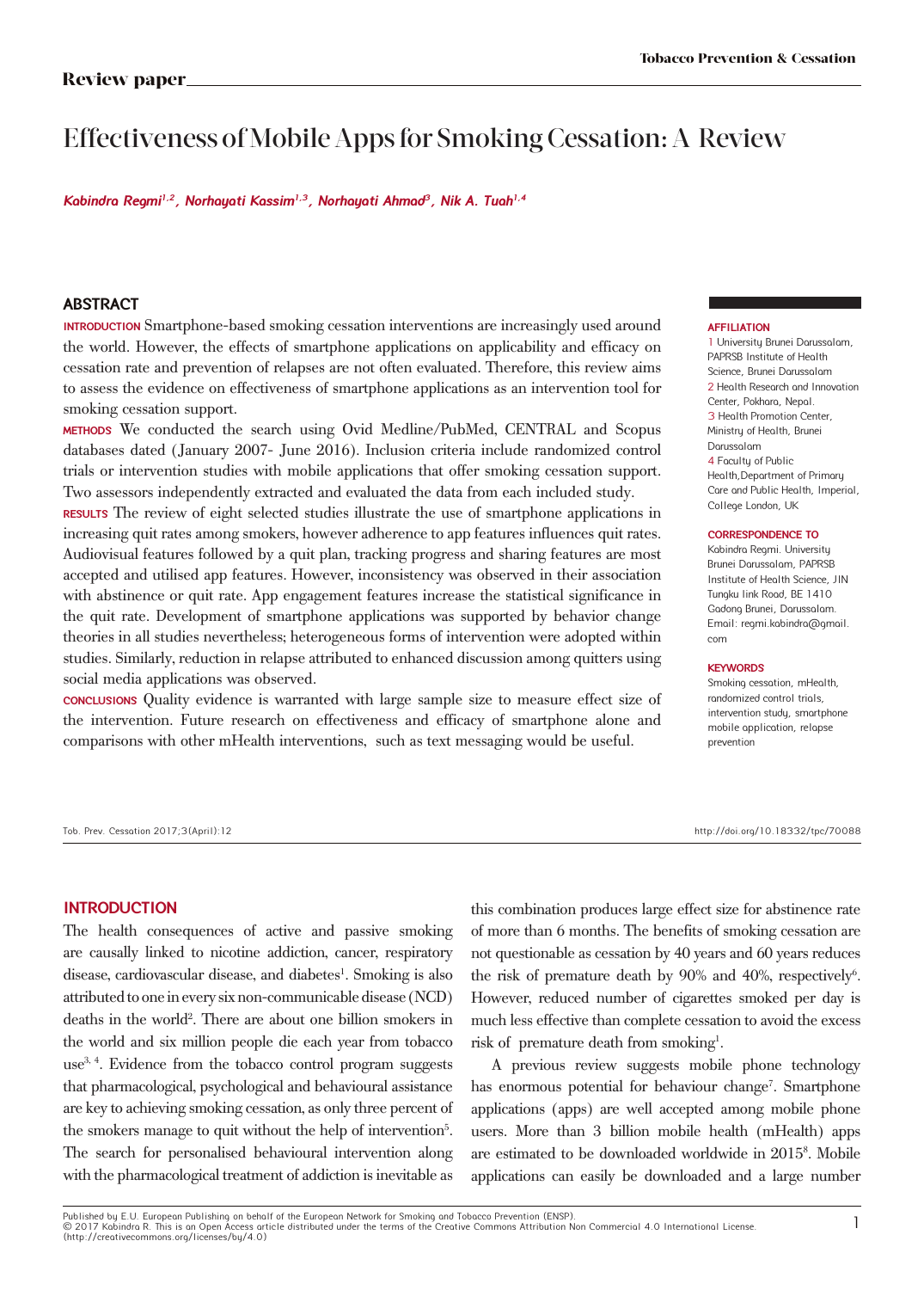of users can receive tailored text messages and information at low cost. There is a sky-rocketing growth in mobile phone technology and users around the world. A World Health Organization (WHO) report suggests the global penetration of mobile phones has potential to enhance availability, accessibility, innovation, cost effectiveness, real-time access to information, and portability to health service and promotion interventions<sup>9</sup>. The use of mHealth intervention for smoking cessation represents one of the best buys to curb the global public health threat of the tobacco epidemic<sup>9, 10</sup>.

A 2015 report shows that 43% of the global population owns a smartphone whilst an estimated 12 % does not have access to cellular technology<sup>11</sup>. The  $2015$  estimate shows mobile broadband penetration has reached 47% and the 3G (third generation of wireless mobile telecommunications technology) coverage of about  $70\%$  of the world population<sup>12</sup>. Recently, mobile phone applications have delivered health promotion interventions and services successfully such as regulation of physical activity<sup>13-16</sup>, mental health monitoring<sup>15</sup>, nutrition and diet improvement<sup>17, 18</sup>. One comparative study suggested a large number of smokers use the smartphone to send and receive texts, download apps, use Facebook, and browse health-related internet sites<sup>19</sup>.

Evaluation of evidence of the impact and cost-effectiveness of mHealth services is imperative, as the modifiable gap in communication persists between healthcare professionals and smokers<sup>20</sup>. Review studies have shown the efficacy of clinicians and doctor's brief advice on smoking cessation; however, unique individual behavioural issues during the cessation course are often conflicting to be addressed by health care professionals alone. Multiple channels and personalised behavioural intervention are required to reach unmotivated smokers. The study on the behavioural functionality of mobile apps shows mobile apps are well accepted among users but research still lacks scientific rigour needed to determine the efficacy of and establish quality evidence on mobile apps for best practices<sup>21</sup>. A review of the mobile health technology-based health behaviour change or disease management interventions found that only six of the fortynine interventions used apps<sup>22</sup>. Among more than  $100,000$ health apps available<sup>23</sup>, a number of downloads, information retrieval and application features are measured daily but very little is explored on its implication for behaviour change.

The current literature on mHealth application involving smoking cessation intervention lacks evidence on various issues such as low generalizability power, reporting bias, short follow-up duration, and inconsistency in the measurement of dose-effect relationship24. Consolidation of evidence from this review on smoking cessation mobile apps will be significant; to shape future research as there is a growing body of literature on the use of apps to support behaviour change communication. Evaluations of the impact of mHealth, including mobile applications in behaviour modification are becoming an urgent need as technology changes quickly. One recent review found a growing body of positive evidence demonstrating the use of mobile phone-based technologies to support smoking cessation<sup>7</sup>. However, most of this evidence consists of studies evaluating the efficacy of mobile phone SMS text messaging interventions<sup>7, 25</sup>. With the continuous growth in mobile phone health applications alone, its impact remains difficult to measure. One study in 2015 reported about 400 smoking cessation applications available in the US, UK and Australian market. While a limited number of extensive randomized control trials (RCTs) are conducted solely using mobile apps in various settings, the findings from these trials have not been evaluated systematically.

The aim of this review is to assess the effectiveness of using smartphone mobile applications for smoking cessation among adult smokers resulting in smoking outcomes, engagement and utilisation of the application.

### **METHODS**

### **Search strategy**

We searched electronic databases (Ovid MEDLINE/PubMed, CENTRAL and Scopus) from January 2007 to June 2016 to identify relevant studies. Publicly available trials register; ClinicalTrials.Gov was searched for all trials. The combination of free text words, medical subject heading (MeSH) and index terms relating to the use of the mobile applications and smoking cessation were used during the search in the specific database. Restriction to study participants, intervention, comparison, outcome, setting and timing (PICOST/PICO) was applied. Indexed words such as smoking cessation, tobacco use, randomised control trials, intervention study, mHealth, or mobile health were used for the literature search. Medical Subject Heading (MeSH) also included: "Smartphone" (MeSH): A cellular phone with advanced computing and connectivity capability built on an operating system. "Mobile Applications" or "Apps" (MeSH): Computer programs or software installed on mobile electronic devices which support a wide range of functions and uses that include visual graphics, audio, video, music, text processing and internet service.

### **Inclusion and Exclusion criteria**

The papers were selected based on the following eligibility criteria: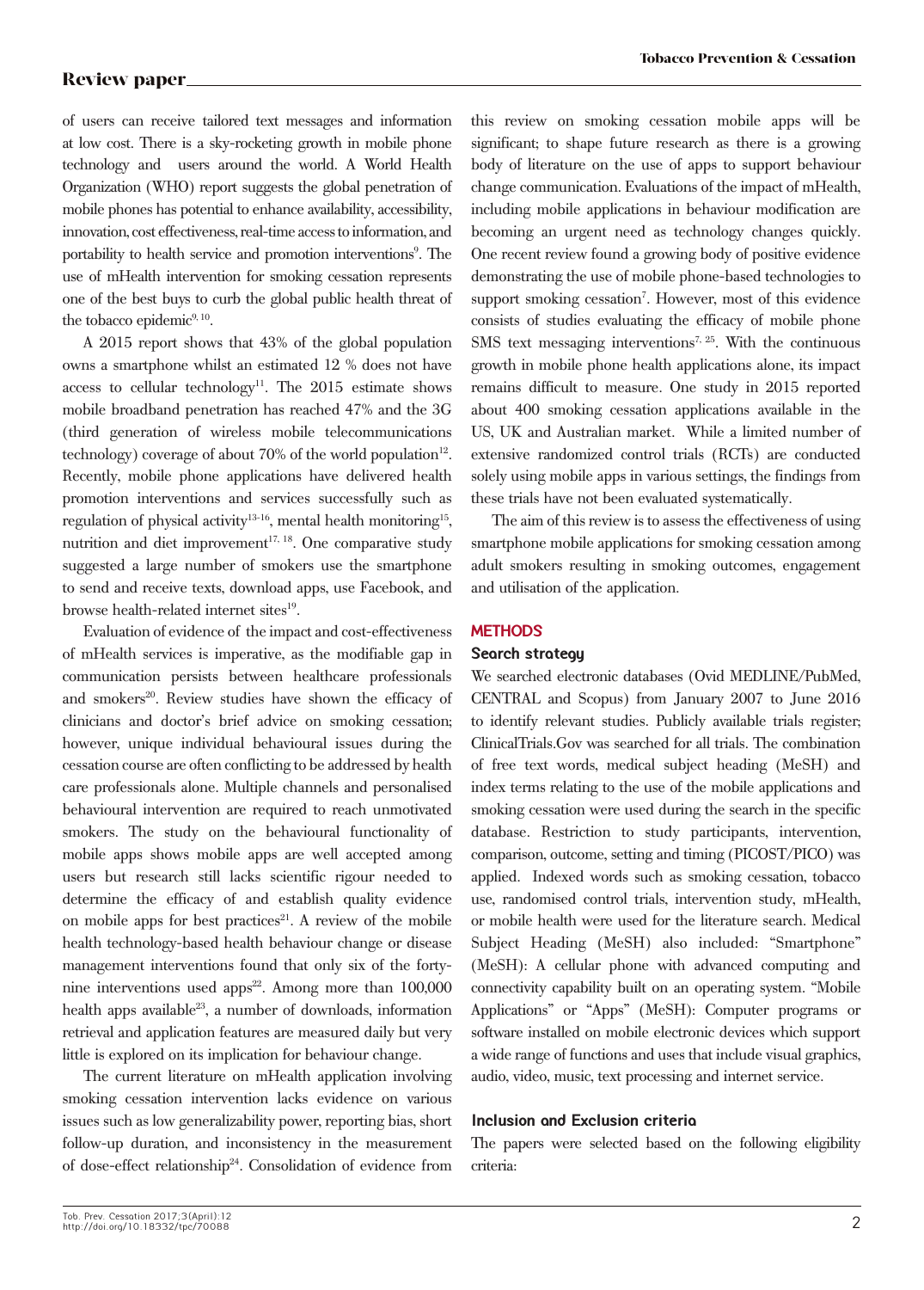1.**Subjects:** Adolescent or adult current smokers using a mobile application in the smartphone, tablets or portable device that are capable of computing.

2.**Study design:** Studies using interventional design, quasiexperimental studies or randomized control trials or control trials.

3.**Intervention:** Mobile application designed with the smoking cessation support materials (quit plan, motivational audio-visual materials, and smoking calculators).

4.**Comparison:** usual health education delivered through mobile phones application technology (e.g. text messaging) or traditional methods (leaflets, talks, counselling)

5.**Primary outcomes measured:** smoking outcomes (cessation rate, relapse rate), engagement to application and utilisation rate.

Reviews, conference papers, commentaries and letters along with studies that presented methodological issues or include app development analysis were excluded. Titles, abstracts, and methodology section of all potential articles meeting the inclusion criteria were studied by two authors independently. Figure 1 shows the detailed flow of study selection. Titles and abstracts of articles obtained from the search were screened following the inclusion and exclusion criteria. We obtained the full-text article for each eligible study for further assessment.

### **Data extraction process**

The extraction of information from the individual articles was performed on the predefined framework based on the PICOs framework. The framework includes; study title, author, date and place published, design features of the study, research question assessed, description of the intervention (mobile application, participants, intervention design, comparison, outcome measures, duration of the intervention, and key findings). The assessment of risk and bias was conducted using the framework suggested by the Cochrane tool for assessing risk and bias in intervention studies $26$ . A risk and bias assessment consists of elements of the study design; sample size, allocation concealment, blinding, free of selective reporting, free of other individual and design bias and outcome reporting. The risk and bias table gives a high, low or unclear level of risk. The kappa inter-rated reliability of 85% was achieved with the use of SPSS  $v16^{27}$ . The preferred reporting items for systematic reviews and meta-analysis (PRISMA) guideline<sup>28</sup> was followed to give the whole structure of the report.

### **RESULTS**

### **Search details**

A total of 1979 studies were identified in all databases. Two

hundred and twenty-four unique articles met the eligibility criteria and therefore were screened. Only eight articles meeting the inclusion and exclusion criteria were included in the review. See Figure1 for details of the search result and reasons for exclusion. All included studies were conducted in the past two years.

### **Study characteristics Participants**

The participants included in the study were adult daily smokers aged 18 or older with minimal computing literacy in using smartphones. The majority of the studies were conducted in the United States<sup>29-33</sup>. One unique intervention of mobile apps on the tablet was conducted among randomly selected hospital patients. Most studies recruited the participants online. Five randomised control trials and quasi-experimental design studies examined a total of 628 participants ranging from 96 to 196 (Table 1).

### **Design features of the studies**

Studies were pilot randomized control trials, control trials or quasi-interventional by design. Two studies included were a post-hoc analysis of the single arm pilot randomised control trials<sup>31, 32</sup>. Three studies did not have a control group<sup>29, 33, 34</sup>.

### **Mode of Recruitment**

Most studies used online recruitment methods predominately using social media sites such as Facebook or Google advertisement. The traditional method of recruitment was also included along with online advertisement in a few studies. Two studies included hospital patient and smoking cessation clinic clients<sup>29, 35</sup>. One study used an online screening survey for recruitment<sup>32</sup>. The format of delivery of intervention varied with each study.

### **Mobile application**

Studies reported unique and catchy names of the mobile application that relates to quitting or smoking cessation. Mobile applications available on different platforms were reported. One was a tablet-based education app for hospital inpatient, while others were predominately smartphone based, delivered over online application platforms. One study was confined to the I-phone based platform. Another study used a social media application such as WhatsApp and Facebook to deliver the smoking cessation service<sup>35</sup>. Six studies adopted automated data extraction from the application. Four studies<sup>30, 31, 33, 34, 36</sup> included automated motivational messages while another included a specific daily educational module on smoking cessation<sup>29</sup>. One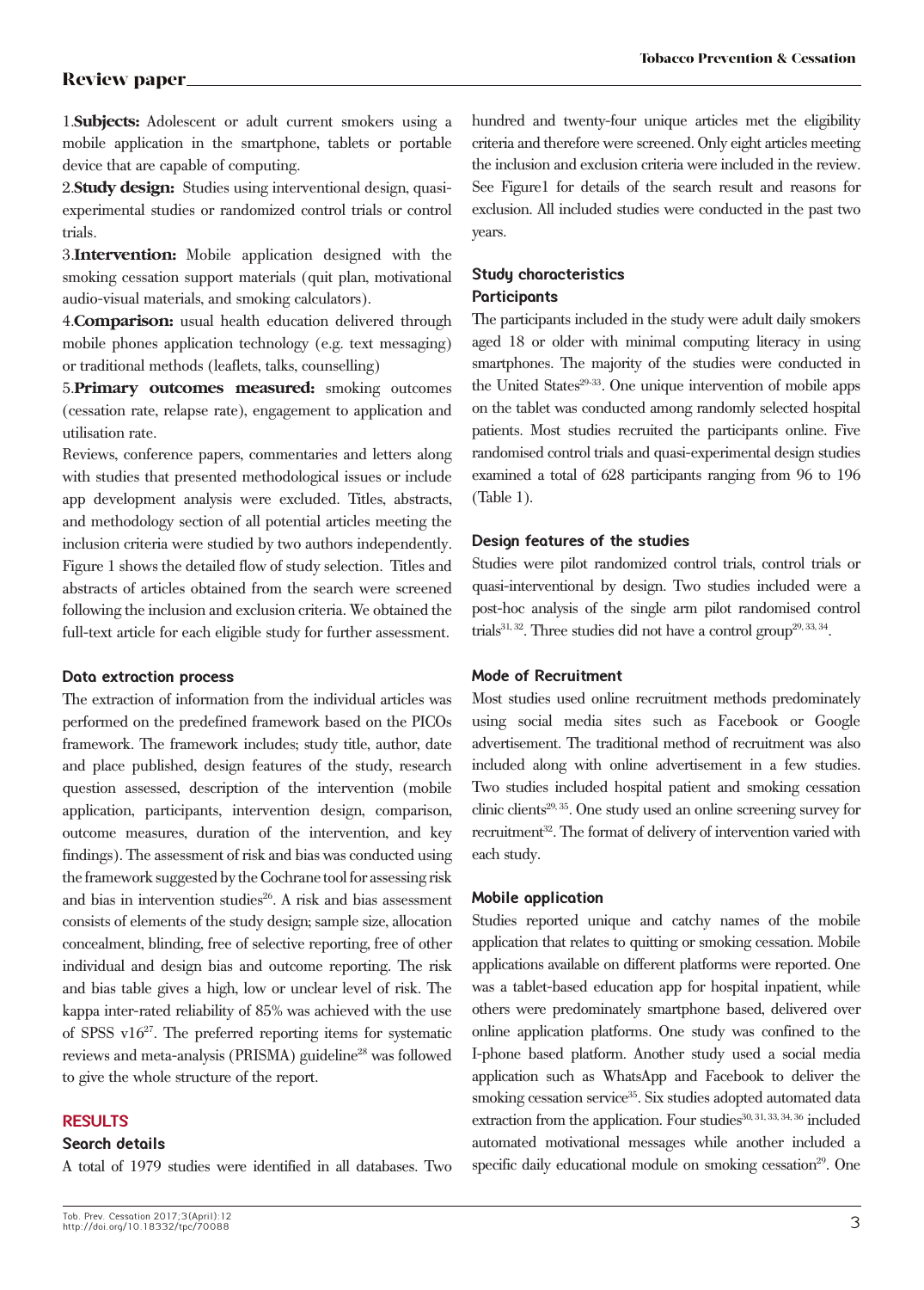# *Table 1: Summary of included Studies.*

| Author<br><b>Country</b>                           | <b>Finkelstein&amp;</b><br>Cha. 2016<br><b>USA</b>                                                                                                                                                                                                                                                                                                                                                                                                                                                                                                                                   | <b>Buller DB</b> , et<br>al. 2014.<br>Australia                                                                                                                                                                                                                                                   | Bricker JB, et al.<br><b>2014. USA</b>                                                                                                                                                                                                                                                                                                                                                                                                                                                                                                                                                                                                                                                                                                                                                                                                                                                                                                                                                                | Heffner LJ, et<br>al. 2014, USA                                                                                                                                                                                                                                                                                                                                                                                                                                                                                                                                                       | Ubhi KH, et,<br>al. 2015,<br><b>England</b>                                                                                                                                                                                                                                                                                            | Zeng et, al.<br>2015, USA                                                                                                                                                                                                                                                                          | Zeng et. al.<br>2016, USA                                                                                                                                                                                                                                                                             | Cheung et al<br>2015<br><b>Hong Kong</b>                                                                                                                                                                                                                                                                                                                                                                                                                                                                                                                                                                                                                                                                          |
|----------------------------------------------------|--------------------------------------------------------------------------------------------------------------------------------------------------------------------------------------------------------------------------------------------------------------------------------------------------------------------------------------------------------------------------------------------------------------------------------------------------------------------------------------------------------------------------------------------------------------------------------------|---------------------------------------------------------------------------------------------------------------------------------------------------------------------------------------------------------------------------------------------------------------------------------------------------|-------------------------------------------------------------------------------------------------------------------------------------------------------------------------------------------------------------------------------------------------------------------------------------------------------------------------------------------------------------------------------------------------------------------------------------------------------------------------------------------------------------------------------------------------------------------------------------------------------------------------------------------------------------------------------------------------------------------------------------------------------------------------------------------------------------------------------------------------------------------------------------------------------------------------------------------------------------------------------------------------------|---------------------------------------------------------------------------------------------------------------------------------------------------------------------------------------------------------------------------------------------------------------------------------------------------------------------------------------------------------------------------------------------------------------------------------------------------------------------------------------------------------------------------------------------------------------------------------------|----------------------------------------------------------------------------------------------------------------------------------------------------------------------------------------------------------------------------------------------------------------------------------------------------------------------------------------|----------------------------------------------------------------------------------------------------------------------------------------------------------------------------------------------------------------------------------------------------------------------------------------------------|-------------------------------------------------------------------------------------------------------------------------------------------------------------------------------------------------------------------------------------------------------------------------------------------------------|-------------------------------------------------------------------------------------------------------------------------------------------------------------------------------------------------------------------------------------------------------------------------------------------------------------------------------------------------------------------------------------------------------------------------------------------------------------------------------------------------------------------------------------------------------------------------------------------------------------------------------------------------------------------------------------------------------------------|
| Title                                              | Using Mobile<br>app to promote<br>smoking<br>cessotion in<br>Hospitalized<br>potient.                                                                                                                                                                                                                                                                                                                                                                                                                                                                                                | Randomized<br>trial of<br>smortphone<br>mobile<br>application<br>compared to<br>text messaging<br>to support<br>smoking<br>cessation                                                                                                                                                              | Rondomized<br>controlled pilot trial<br>of smartphone app<br>for smoking cessation<br>using acceptance and<br>commitment theropy                                                                                                                                                                                                                                                                                                                                                                                                                                                                                                                                                                                                                                                                                                                                                                                                                                                                      | Feoture level<br>analysis of novel<br>smortphone<br>application<br>for smoking<br>cessation                                                                                                                                                                                                                                                                                                                                                                                                                                                                                           | A Mobile App<br>to Aid Smoking<br>Cessation:<br>Preliminary<br>Evaluation of<br>SmokeFree28                                                                                                                                                                                                                                            | Predictors of<br>utilization of a<br>Novel Smoking<br>cessation<br>smortphone<br>App.                                                                                                                                                                                                              | Get with the<br>program:<br>Adherence<br>to a<br>smartphone<br>app for<br>smoking<br>cessation                                                                                                                                                                                                        | Using WhatsApp<br>and Facebook<br><b>Online Social</b><br>Groups<br>for Smoking<br>Relapse<br>Prevention for<br><b>Recent Quitters:</b><br>A Pilot Progmatic<br>Cluster<br>Randomized<br>Controlled Trial                                                                                                                                                                                                                                                                                                                                                                                                                                                                                                         |
| Design<br>features                                 | Prospective<br>Intervention<br>design<br>$N=55$                                                                                                                                                                                                                                                                                                                                                                                                                                                                                                                                      | RCT (Pre-test,<br>post-test Two<br>group design)<br>$N = 102$                                                                                                                                                                                                                                     | Pilot RCT, stratified<br>randomization<br>$N = 196$                                                                                                                                                                                                                                                                                                                                                                                                                                                                                                                                                                                                                                                                                                                                                                                                                                                                                                                                                   | Single arm Post<br>hoc analysis of<br><b>RCT</b><br>$N=96$                                                                                                                                                                                                                                                                                                                                                                                                                                                                                                                            | Interventional<br>Study<br>$N = 1135$                                                                                                                                                                                                                                                                                                  | Pilot RCT, Two<br>arm<br>$N=98$                                                                                                                                                                                                                                                                    | Single arm<br>pilot study<br>(Quasi<br>experiment)<br>$N = 84$                                                                                                                                                                                                                                        | Pilot single-<br>blinded,<br>parallel, 3-arm<br>pilot, cluster<br>rondomized<br>controlled trial<br>$N = 136$                                                                                                                                                                                                                                                                                                                                                                                                                                                                                                                                                                                                     |
| <b>Description</b><br>of the Mobile<br>application | Name:<br>Computer<br>assisted<br>Education<br>system (CO-ED)<br>Theory: Adult<br>learning and<br>instructional<br>technology,<br>Information<br>processing<br>theory,<br>Constructive<br>theory,<br>Cognitive<br>flexibility<br>theory,<br>Submission<br>theory, Drive<br>Reduction<br>theory,<br>Cognitive load<br>theory.<br>Features:<br>Knowledge<br>repository<br>containing<br>educational<br>content and<br>user interface<br>supporting<br>content<br>delivered<br>vio multiple<br>platform; tablet,<br>smortphone,<br>gaming, touch<br>screens<br>Available<br>plotform: NA | Name: Real<br>E Quit Mobile<br>application<br>(REQ-Mobile)<br>Theory: Unclear<br>Features:<br>Receive test<br>message,<br>Support<br>document<br>(benefit of<br>quitting,<br>strotegies for<br>stopping NRT,<br>coping and<br>withdrawal),<br>quit plan<br>supported by<br>automated<br>messages. | Name: Smart Quit<br>Theory: Action and<br>Commitment Theory<br>(ACT)<br>Features: 1) Staying<br>motivated focus<br>on ACT volues vio<br>testimonials of<br>formers smokers<br>describing how<br>quitting smoking has<br>help them do things<br>that deeply matter<br>them e.g. time<br>spent with fomily,<br>Pictorial message<br>with reasons of<br>quit2) Personalized<br>Quit plan 3) audio<br>and text base skill<br>presented for coping<br>with crovings to<br>smoke, 4) Audio and<br>text-smoking lapsed<br>and self-judgement<br>tool 5) Tracking of<br>actions.<br>Name: Quit Guide<br>app: from National<br>Concer Institute<br>Theory: Not clear<br>Bosed on Clinicol<br>proctice quideline<br><b>Features: Features</b><br>and content drawn<br>from smokefree.gov<br>website. 1) Reason<br>based motivation to<br>quit 2) Personalized<br>quit plan 3)<br>Social support 4)<br>Information on FDA<br>approved medication<br>5) Teach skills to<br>cope corving, give<br>technique, share | Name: Smart<br>Quit<br>Theory: ACT<br>and Cognitive<br>Behavioural<br>Therapy (CBT)<br>Feotures: ACT<br>specific exercise<br>are grouped for<br>motivation text<br>and video, skills<br>to accept urges<br>to smoke, and<br>coping skills.<br>Non ACT/<br><b>CBT</b> features:<br>self-monitoring<br>with feedback,<br>(tracking<br>and viewing<br>progress),<br>positive<br>reinforcement,<br>creating a quit<br>plan and sharing<br>progress via<br>email, text and<br>social media.<br>Name: Quit<br>Guide app: from<br>National Cancer<br>Institute<br>Theory: NA<br>Feotures: NA | Name:<br>SmokeFree28<br>Theory:<br><b>Behaviour</b><br>change theories<br>PRIME theory<br>(Plans,<br>Responses,<br>Impulses,<br>Motives, and<br>Evaluations).<br>Features:<br>Quit plan and<br>preparatory<br>behavioural<br>modification to<br>quit before<br>Specific doily<br>message and<br>planning<br>activities for 28<br>days. | Name: Smart<br>Quit<br>Theory:<br>Action and<br>Commitment<br>Theory<br>Features:<br>Exercise<br>designed<br>to increase<br>willingness<br>to experience<br>trigger<br>situation<br>without<br>smoking,<br>Increase<br>recovery skills<br>for smoking<br>lapses and<br>develop self-<br>compossion | Name:<br>ACT-based<br>cessation<br>App<br>Theory: ACT<br>Evidence<br>based:<br>YES65<br>Features:<br>1) creating a<br>quit plan 2)<br>completing<br>eight daily<br><b>ACT</b> modules<br>3) tracking<br>letting ten<br>urges pass<br>visiting t<br>4) Anytime<br>Coaching<br>section at<br>least once | Name: Whats<br>app and Online<br>Facebook<br>Theory: Unclear<br>Feature: Social<br>group function of<br>the application<br>Reminders from<br>the moderators<br>texts, pictures,<br>and videos, were<br>based on<br>the "Treatments"<br>for the Recent<br>Quitter" of the US<br>Clinical<br>Proctice<br>Guidelines<br>on Treating<br>Tobacco Use and<br>Dependence<br>[2], including<br>(1) encourage<br>to maintain<br>abstinence, (2)<br>remind<br>about the<br>importonce<br>of remaining<br>abstinence, (3)<br>prevent<br>smoking triggers,<br>(4) remind about<br>the withdrawal<br>symptoms<br>and lapse, (5)<br>advise about<br>stress and mood<br>management,<br>and<br>(6) advise about<br>weight control |

success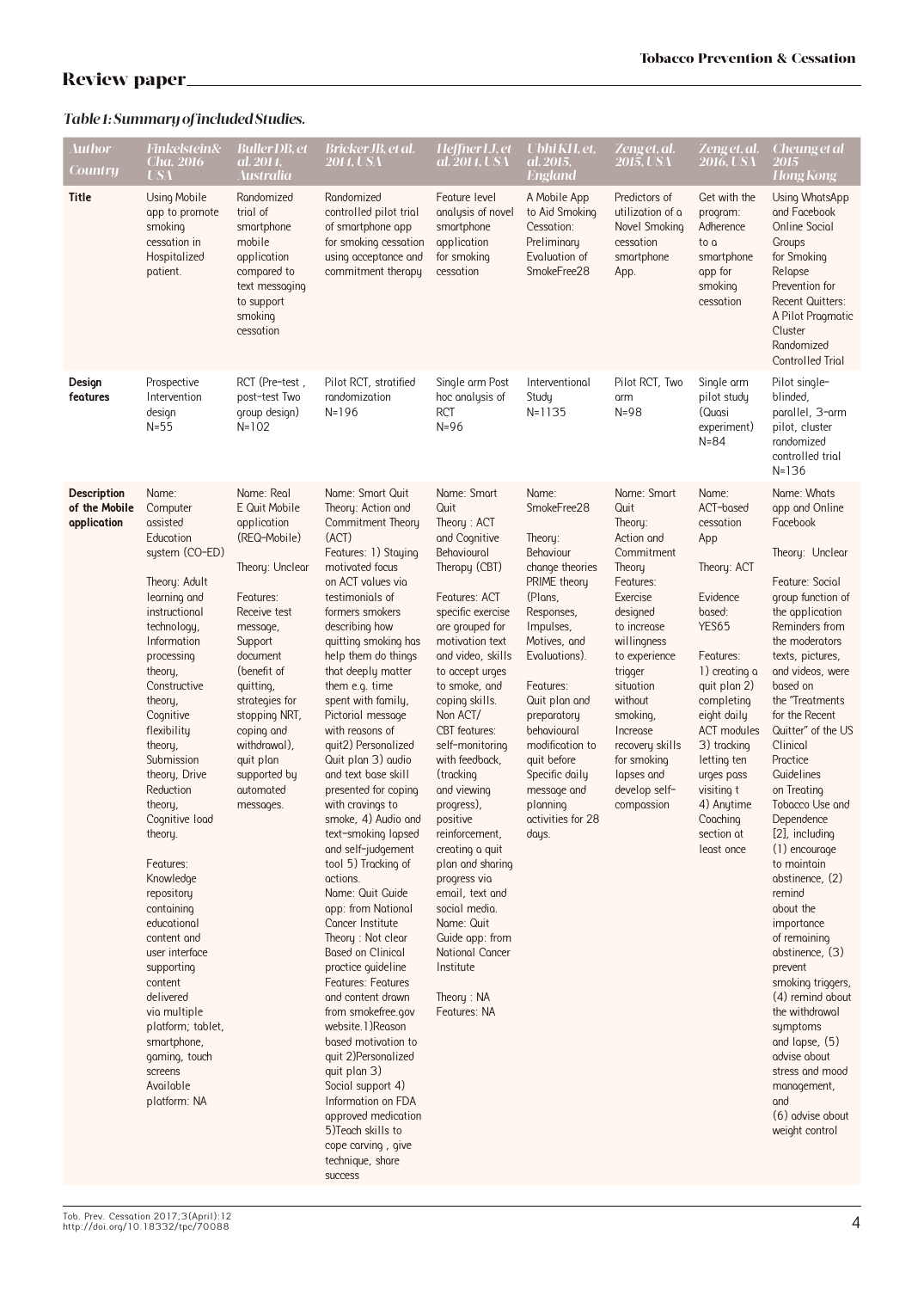| <b>Author</b><br><b>Country</b>    | Finkelstein&<br>Cha. 2016<br>USA                                                                                                                                                       | <b>Buller DB</b> , et<br>al. 2014.<br>Australia                                                                                                                      | Bricker JB, et al.<br><b>2014, USA</b>                                                                                                                                                                                              | Heffner LJ, et Ubhi KH, et,<br>al. 2014, USA                                                                                                                                                                               | al. 2015.<br><b>England</b>                                                                                                                                                                                                                                                                                                                | Zeng et, al.<br>2015, USA                                                                                                                                                                                                                          | Zenget, al.<br>2016, USA                                                                                                                                        | <b>Cheung et al</b><br>2015<br><b>Hong Kong</b>                                                                                                                                                                                                                                                                                                                                                                                              |
|------------------------------------|----------------------------------------------------------------------------------------------------------------------------------------------------------------------------------------|----------------------------------------------------------------------------------------------------------------------------------------------------------------------|-------------------------------------------------------------------------------------------------------------------------------------------------------------------------------------------------------------------------------------|----------------------------------------------------------------------------------------------------------------------------------------------------------------------------------------------------------------------------|--------------------------------------------------------------------------------------------------------------------------------------------------------------------------------------------------------------------------------------------------------------------------------------------------------------------------------------------|----------------------------------------------------------------------------------------------------------------------------------------------------------------------------------------------------------------------------------------------------|-----------------------------------------------------------------------------------------------------------------------------------------------------------------|----------------------------------------------------------------------------------------------------------------------------------------------------------------------------------------------------------------------------------------------------------------------------------------------------------------------------------------------------------------------------------------------------------------------------------------------|
| Participants                       | Two US Hospital<br>smokers<br>Age:<br>Sampling:<br>consecutive<br>selection,<br>sample size: 55<br>Recruitment:<br>Hospital<br>admission                                               | <b>US Adult</b><br>smokers (18-<br>30)<br>Sampling<br>: Online<br>recruitment,<br>Probability<br>sampling<br>sample 102                                              | US adults 18+or<br>older smokers<br>smoking at least 5<br>cigarettes daily for at<br>least 12 month<br>Sampling:<br>probability 196<br>Recruitment: Online<br>(Focebook, website,<br>search engine)<br>Offline: TV<br>advertisement | Exploratory<br>study of<br>randomized app<br>users                                                                                                                                                                         | Automoted<br>data collected<br>on each time<br>potential user<br>open the app.<br>Participant set<br>the quit date<br>and each day of<br>abstinence was<br>reworded by<br>the app                                                                                                                                                          | Two arm<br>rondomized                                                                                                                                                                                                                              | Single<br>arm Pilot<br>randomization<br>Intervention<br>study                                                                                                   | WhatsApp group<br>chat<br>Focebook chot<br>as intervention<br>plotform<br>3 reminders per<br>week<br>Cluster<br>Randomization<br>using random<br>number<br>Mosking of<br>Clients<br>And recruiters<br>were weekly<br>notified                                                                                                                                                                                                                |
| Comparison                         | Post Intervention<br>comparison                                                                                                                                                        | Mobile<br>application Vs<br>Text messaging                                                                                                                           | Smart Quit app<br>based on Acceptance<br>and commitment<br>therapy VS Quit<br>quide app                                                                                                                                             | Smart Quit Vs<br>Quit Guide App                                                                                                                                                                                            | None                                                                                                                                                                                                                                                                                                                                       | None                                                                                                                                                                                                                                               | None                                                                                                                                                            | WhatsApp Vs<br>Focebook group<br>online discussion<br>and booklet<br>Control:<br>No-group<br>discussion                                                                                                                                                                                                                                                                                                                                      |
| Outcome<br>measures                | Difference in<br>knowledge test<br>score pre and<br>post App use,<br>Process of<br>smoking<br>cessation (Stage<br>of TTM)<br>Smoking self-<br>Qualitative<br>verbatim<br>transcription | Questionnaires:<br>Boseline, 6<br>weeks post-<br>test, smokers<br>reported<br>smoking status<br>Readiness to<br>quit<br>Point prevolence<br>abstinence of<br>smoking | Thirty day point<br>prevalence<br>abstinence                                                                                                                                                                                        | App utilization<br>Smoking<br>cessation point<br>prevolence<br>rates<br>Questionnoire                                                                                                                                      | 28 days<br>abstinence                                                                                                                                                                                                                                                                                                                      | User<br>characteristics<br>(by Education,<br>Heavier<br>smoking, No<br>of close friend<br>who smoke,<br>Anxiety,<br>Depression)<br>and utilization<br>of app                                                                                       | Smoking<br>cessation(two-<br>month post-<br>randomization<br>7-day point<br>prevolence<br>abstinence via<br>self-report,)<br>Adherence rote                     | Relapse<br>prevention rote<br>in Focebook,<br>WhatsApp and<br>Control group                                                                                                                                                                                                                                                                                                                                                                  |
| <b>Duration of</b><br>intervention | 45 minutes<br>for a session.<br>Durotion of<br>intervention not<br>reported.                                                                                                           | 12 weeks                                                                                                                                                             | 8 weeks                                                                                                                                                                                                                             | 60 day post<br>randomization                                                                                                                                                                                               | 28 days                                                                                                                                                                                                                                                                                                                                    | 8 weeks                                                                                                                                                                                                                                            | 2 month                                                                                                                                                         | 6 month                                                                                                                                                                                                                                                                                                                                                                                                                                      |
| Key findings                       | Knowledge gain<br>was the main<br>predictor of<br>more fovourable<br>attitudes<br>towards mobile<br>app (OR 4.8, CI<br>1.1, 20.0                                                       | 30 day point<br>prevalence<br>abstinence<br>$r=0.32$ , $p=0.14$<br>and continuous<br>abstinence<br>$r = 0.31$ ,<br>p=0.09.                                           | Smort opp quit rote<br>with ACT was 13%<br>Smort opp with quick<br>guide was 8% (OR<br>2.7;95% C.I, 0.8-<br>$20.7$ )                                                                                                                | Viewing<br>and staying<br>motivated video<br>(OR 4.1 95%)<br>$Cl (0.9-17.6)$ ,<br>Urge exercise<br>"Leaves on<br>stream" video<br>(OR 4.1 95%)<br>$Cl (0.9-17.6)$ ,<br>predicted<br>smoking<br>abstinence<br>$n=15$ users) | The self-<br>reported<br>smoking<br>cessation rate<br>for 28 days<br>or longer was<br>18.9% (95%<br>$Cl$ 16.7-21.1).<br>Recorded<br>abstinence was<br>significantly<br>associated<br>with older age,<br>non-manual<br>occupational<br>group, and<br>use of a<br>stop-smoking<br>medicine<br>but not with<br>daily cigarette<br>consumption | Heavier<br>smoking,<br>depression<br>and lower<br>education were<br>predictive of<br>app utilization<br>Heavier<br>smoking<br>(RR 0.95)<br>$p=0.003$<br>Lower<br>Education<br>(RR: 0.492;<br>$p=0.021$ )<br>Depression<br>(RR: 0.958)<br>$p=0.017$ | Fully adherent<br>users $(24%)$<br>were over four<br>times more<br>likely to quit<br>smoking $(OR =$<br>4.45; 95% CI<br>$= 1.13,$<br>$17.45; p =$<br>$0.032$ ). | Fewer<br>porticiponts in<br>the WhotsApp<br>group reported<br>relapse than the<br>control group at<br>2-month (OR<br>0.27, 95% CI<br>$0.10 - 0.71$<br>and 6-month;<br>OR 0.43, 95%<br>$Cl$ 0.19-0.99)<br>follow-ups.<br>The Facebook<br>group had an<br>insignificantly<br>lower relapse<br>rate than the<br>control group at<br>2-month<br>(OR 0.58, 95%)<br>CI 0.24-1.37)<br>and 6-month<br>OR 0.70, 95%<br>$Cl$ 0.31-1.61)<br>follow-ups. |

**RCT- Randomized control trials, ACT- Action and Commitment Theory, OR- odds ratio, RR- Relative Risk, CI- Confidence Interval NA- Not Available/Unclear**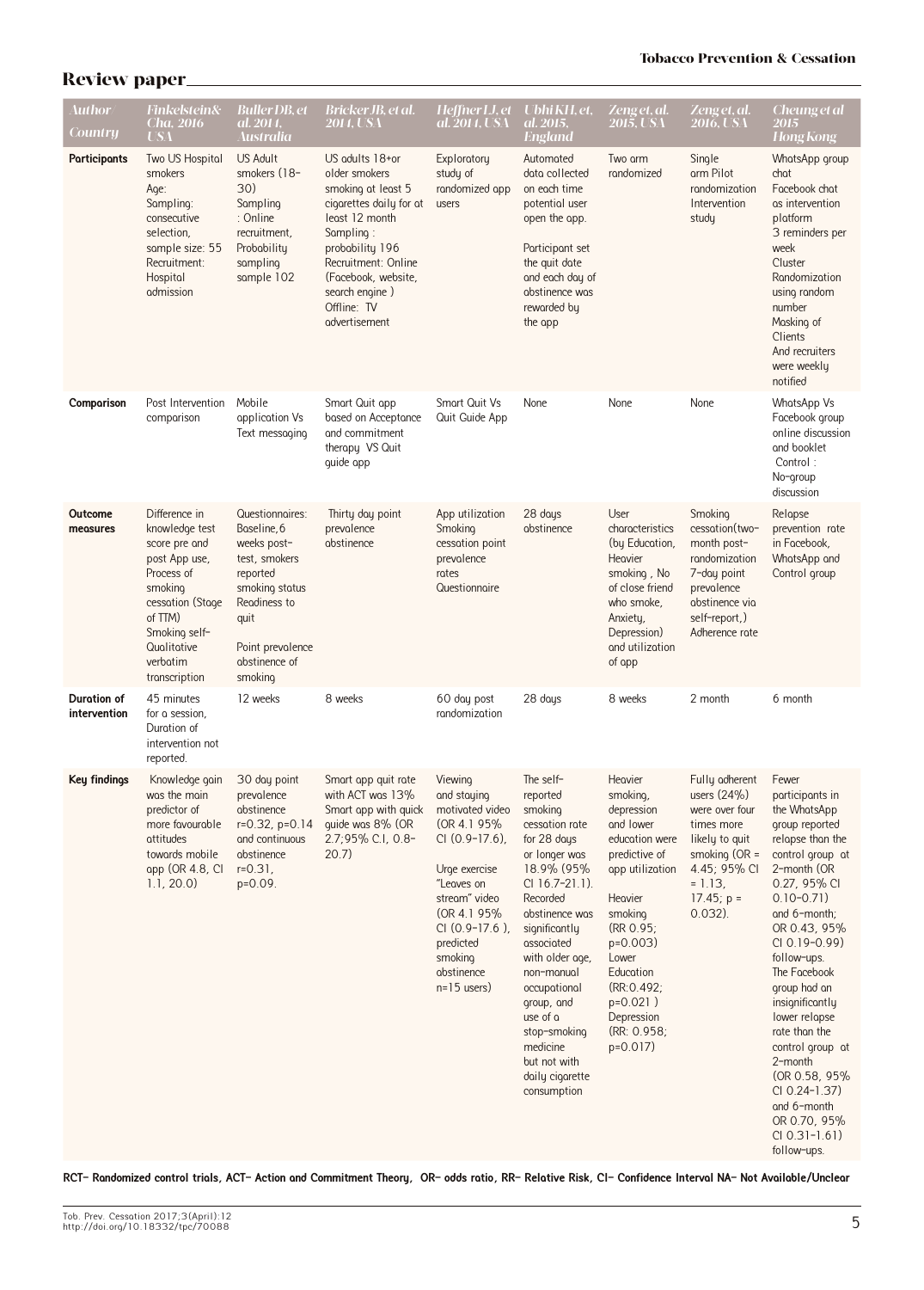| <b>Studies</b>                                                                 | <b>Finkelstein&amp;</b><br><b>Cha</b> , 2016<br><b>USA</b> | <b>Buller DB</b> , et<br>al. 2014,<br><b>Australia</b> | Heffner LJ, et al.<br><b>2014. USA</b> | Ubhi KH, et.<br>al. 2015,<br><b>England</b> | Zeng et, al. 2015,<br><b>USA</b> | Zeng et, al.<br>2016, USA | Cheung et al 2015 |
|--------------------------------------------------------------------------------|------------------------------------------------------------|--------------------------------------------------------|----------------------------------------|---------------------------------------------|----------------------------------|---------------------------|-------------------|
| Random sequence<br>generation<br>(selection bios)                              | High                                                       | Low                                                    | Low                                    | High                                        | Low                              | High                      | Low               |
| <b>Allocation</b><br>concealment<br>(selection bios)                           | High                                                       | Low                                                    | Low                                    | High                                        | Unclear                          | High                      | Low               |
| <b>Blinding</b><br>(performance<br>bias and<br>detection bios)<br>all outcomes | High                                                       | Unclear                                                | High                                   | Low                                         | Unclear                          | Low                       | High              |
| Incomplete<br>outcome data<br>(attrition bias)                                 | Low                                                        | Low                                                    | Low                                    | Low                                         | Low                              | Low                       | Low               |
| Other bios<br>(analysis bias,<br>publication, )                                | Low                                                        | Low                                                    | Low                                    | High                                        | Low                              | High                      | Unclear           |

### *Table 2: Risk and bias analysis of included studies*

**High – reviewers observed the high level risk and bias Low- reviewers observed low level of risk and bias Unclear: Not enough information to judge the criteria** 

study employed exercise as the medium to adhere to for post cessation relapse and withdrawal symptoms<sup>32</sup>. Most studies have adopted a quit plan, pictorial and audio-visual, cost saving, coping skills, and social support features in the application for smoking cessation.

### **Theory adapted for intervention**

Mobile applications applied behavior change theories to bring changes in the behavior of the smokers. Two studies reported adoption of multiple behavioral theories used to design intervention features $29, 34$ . Multiple behavior theories include; adult learning, PRIME, action and commitment theories, and features of cognitive behaviour change theories (CBT); such as drive reduction, cognitive flexibility, submission theory, positive reinforcement. Three studies reported the use of action and commitment theory only. Only one study reported the evidencebased design of the intervention<sup>30</sup>. However, all studies reported used features derived from behavior change theories. (Table 1)

### **Nature of Intervention and working modality**

The included study involved a mobile application inbuilt with features designed to help smokers in two ways. First, the application content motivates smokers for smoking cessation through knowledge repositories, on benefits of cessation, and planning for the cessation attempt. This process includes planning, tracking, visualising and learning behaviour change techniques, including audio and visual messages. Studies using only this technique reported a significant change in knowledge, attitude and self-efficacy to avoid cigarettes. One study reported a significant change in both knowledge and attitude but there was no significant result over self-efficacy to avoid smoking temptations29. The statistics on the usage of mobile applications reveal a significant proportion (on average 60%) of the users in the experimental group used all features of the mobile application<sup>36</sup>. Secondly, some mobile applications attempt to engage smokers within the application content. Techniques included setting a quit date, push-notification, maintaining quit diaries, sharing features, email reminders, and prescription of theory based exercises designed to mitigate cravings, and creating a quit plan $30, 31, 36$ . These app engagement features reported a statistical significant increase in the quit rate.

### **Study quality and potential sources of bias**

The risk and bias assessment of the studies are presented in Table 3.The quality assessment criteria were adapted from the Cochrane handbook of quality assessment of intervention studies. The quality assessment shows the apparent heterogeneity in the selection of study participants, and measurement of outcome that's prevented us from employing meta-analysis to draw a quantitative conclusion. The selection bias was the most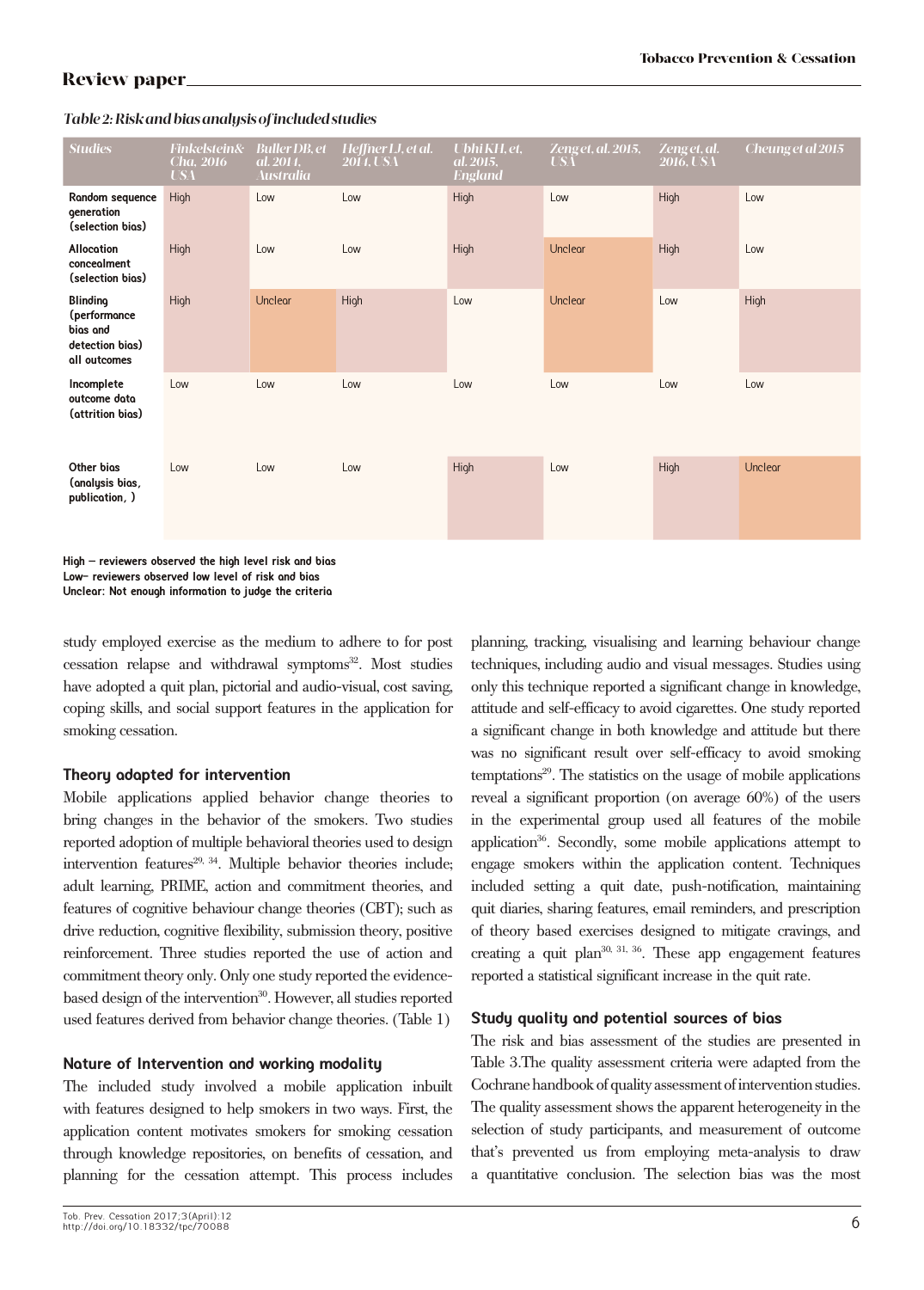### *Figure 1: Search details*



prominent source of bias in the included studies. One-third of the studies had a high level of risk on selection bias. The source of selection bias was randomization and allocation to treatment and control group. Only two studies have appropriately masked the potential source of outcome bias<sup>33, 34</sup>. A few studies suffered selective outcome analysis as they were derived from the post hoc analysis of long-term randomized control trials. (Table 2). As variability in study objective and design was observed in the selected studies we extracted information according to their outcome measured to summarise the effect on three different outcomes: smoking cessation, app utilization/engagement and relapse prevention.

# **Effect of intervention on the outcome**

**Smoking cessation:** Three studies reported higher smoking  $\cos$ sation/quit rate among app users<sup>30, 33, 34</sup>. One interventional study showed the self-reported smoking cessation rate for 28 days or longer was about 19%,  $(95\% \text{ CI } 16.7-21.1)^{34}$ . Other randomised controlled trials comparing two mobile applications

Tob. Prev. Cessation 2017;3(April):12 http://doi.org/10.18332/tpc/70088

using action and commitment theory reported 13% (95% CI,6- 22%) quit rate in the intervention (ATC based smart application) versus  $8\%$  (95% CI, 3-16%) in control groups (Quit Guide app)<sup>36</sup>. The odds of quitting were 2.9%, (95% CI 0.8-10.3).Two studies measuring 8-weeks cessation rate compared to conventional treatment only and full app adherence post-intervention were two times and four times more likely to achieve cessation, respectively $30, 32$ . When comparing the smartphone mobile applications with text message smoking cessation support, significantly higher number of quitters were found among the text message support group. Inconsistency in abstinence by quit duration was observed among the smokers in the text message support group. Among those in the smartphone application group, the frequency of use was positively associated with smoking cessation at  $12$  weeks<sup>36</sup>.

**App Utilization and Adherence:** The average number of application openings in the experimental group of the three studies was twenty-four. The least number of app openings was eleven times followed by twenty-six times and the highest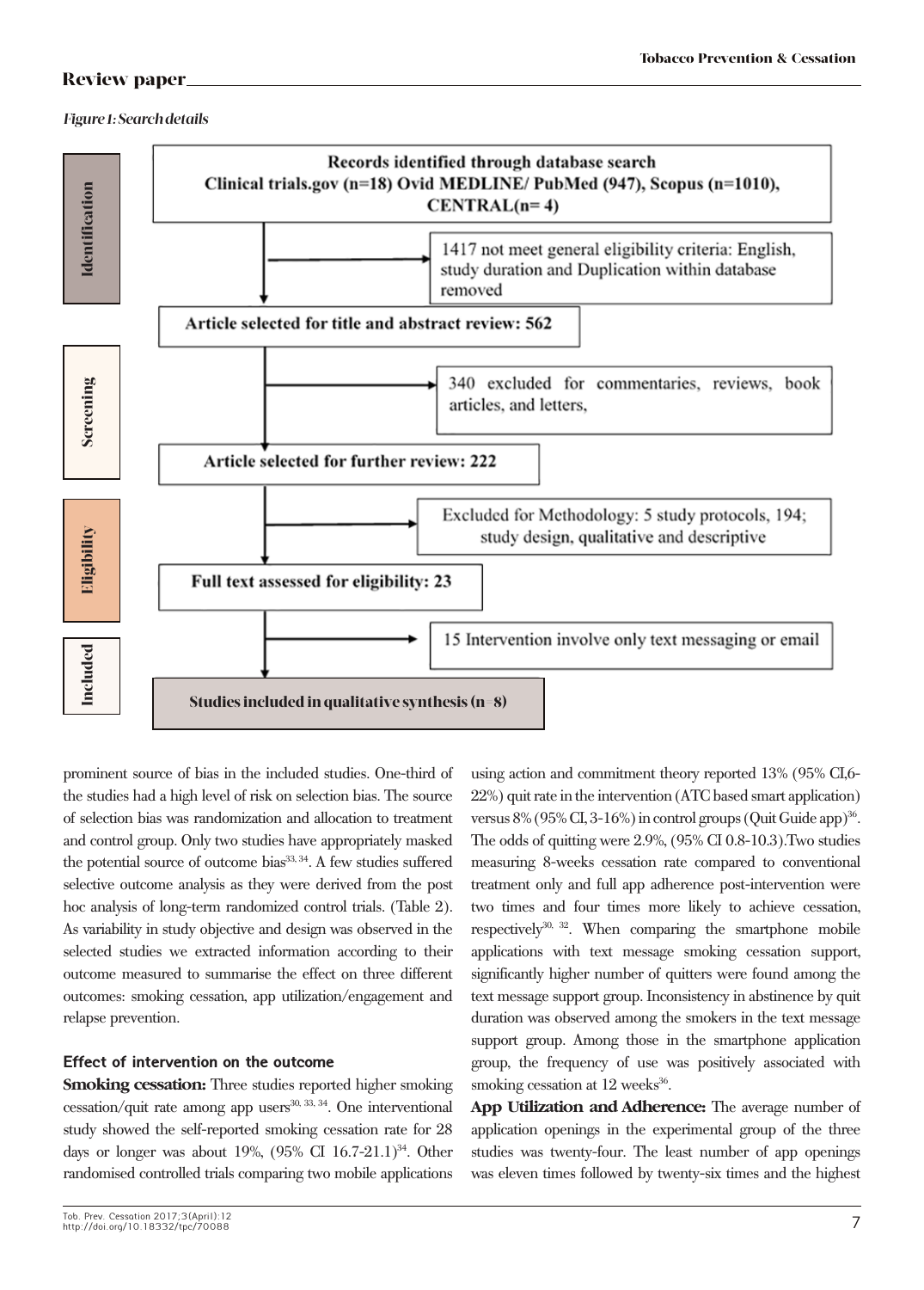was thirty-seven times. However, in interventional studies, the average number of the application openings was only 8.5 (SD = 9). Young age, knowledge level, heavier smoking, depression were predictive factors for app utilization studied in three studies<sup>29, 32, 34</sup>. Audio-visual features were most used aspects of the application followed by quit plan, tracking process and sharing features. One study shows quit plan was positively associated while tracking practice was opposing the quitting practice among smartphone app users $31$ . The effect of the use of applications positively and significantly increases knowledge on smoking hazards and cessation rate from baseline<sup>29, 34</sup>. One interventional study<sup>34</sup> showed a strong positive association between the number of application openings and 4 weeks abstinence rate (OR 1.17, 95% CI (1.15-1.19). A study specifically measuring adherence found that out of twentyfour percent (n=99) of app users who fully adhered (completed all program components) to seven-day point prevalence was 4.5 times higher (95% CI 1.13-17.45) when compared to users who were not fully adherent<sup>33</sup>.

**Relapse Prevention:** One study taking into account relapse prevention intervention, delivered via social media applications WhatsApp and Facebook, reported a lower relapse rate than non-users at  $2$  months and  $6$  months<sup>35</sup>. The difference was significant in the WhatsApp group. Fewer participants in the WhatsApp group (17%, 7/42) reported relapse compared to the control group (42.6%, 23/54) at 2-month (OR 0.27, 95% CI 0.10-0.71) and 6-month (40.5%, 17/42 vs 61.1%, 33/54; OR 0.43, 95% CI 0.19-0.99) follow-up. However, the power analysis in this study showed that the Facebook group and control group had large type II error. Overall studies conclude enhance discussion decreases the relapse rate.

### **DISCUSSION**

The study illustrates that evidence-based smartphone apps have been recently introduced and are continuously developing. All the evidence is representative of the high-income countries published in last two years. The use of smartphone applications fosters quit rates among smokers, however full adherence to application features is identified as a most important aspect. Audio-visual features followed by quit plan, tracking progress and sharing features are the most accepted and utilized app features. However, inconsistency is observed in their association with abstinence or quit rate. Studies using smartphone mobile applications were only included in our study, and we evaluated the evidence on smoking cessation, and relapse prevention interventions among smokers.

Mobile health research continues to expand rapidly with the innovation in mobile technology. Undeniably, smoking cessation intervention delivered via mobile text messages has shown beneficial impact<sup>1</sup>. This clearly suggests viability and applicability in using the mobile applications to deliver health services and interventions. The use of the smartphone-based mobile applications to deliver health interventions is relatively new to public health practice but the mHealth initiative is believed to be continuously revolutionizing the health sector since 1949<sup>37</sup>. Initial research focused on the potential use of apps by health care professionals and students. The access to the apps was further enhanced in 2008 with the introduction of apple store for iPhone, iPad and play store for android devices<sup>38</sup>. Global data from the International Telecommunications Union (ITU) and subsequent global research has confirmed the use of the internet in smart mobile devices to be rapidly replacing traditional devices $8, 12$ . The review studies also suggest the possible benefit of application as they can provide audio, video and text-based intervention under a single platform. They are possibly cost effective, easy to deliver and implement<sup>39-41</sup>.

All studies have reported the positive influence of mobile applications on quit rate. The quit rate ranges from 13 to 24 percent. The review of high-quality mobile phone based intervention, predominately text messaging intervention, has shown quit rates of about 10 percent<sup>1</sup>. The population-level efficacy of text messaging also favoured quit rates $42$ . Smartphone application in addition to text message engage smokers with audio-visuals, tutorials, cessation planning and tracking progress that might have favoured high quit rate<sup>43-45</sup>. The behavioural change programs that involve diet and physical activity have demonstrated the feasibility of using applications<sup>16-18, 46</sup>. However, our review could only find small scale trials with high risk of bias. Most studies are pilot randomized trials with adequacy in measuring large effects only. However, smallscale studies have good strength and precision on testing new  $technology<sup>47</sup>$ .

 Studies have shown inconsistent correlation on app utilization and acceptance. Online and mHealth studies face challenges regarding ideal participant yield and fluctuating costs of online recruitment<sup>19, 48</sup>. The theory based app features are employed in our studies with limited information on the quality of this evidence. Individual app features and their possible implication for cessation, acceptance and utilization have not yet performed or are limited<sup>43, 44, 49</sup>. Content analysis of smartphone applications have identified calculators, trackers, and motivators that are tailored with two-way communication, are the most downloaded<sup>50</sup>. Our studies are consistent with the deployment of the common application features but lack consistency in reporting application features. Recently guidelines on reporting mHealth evidence were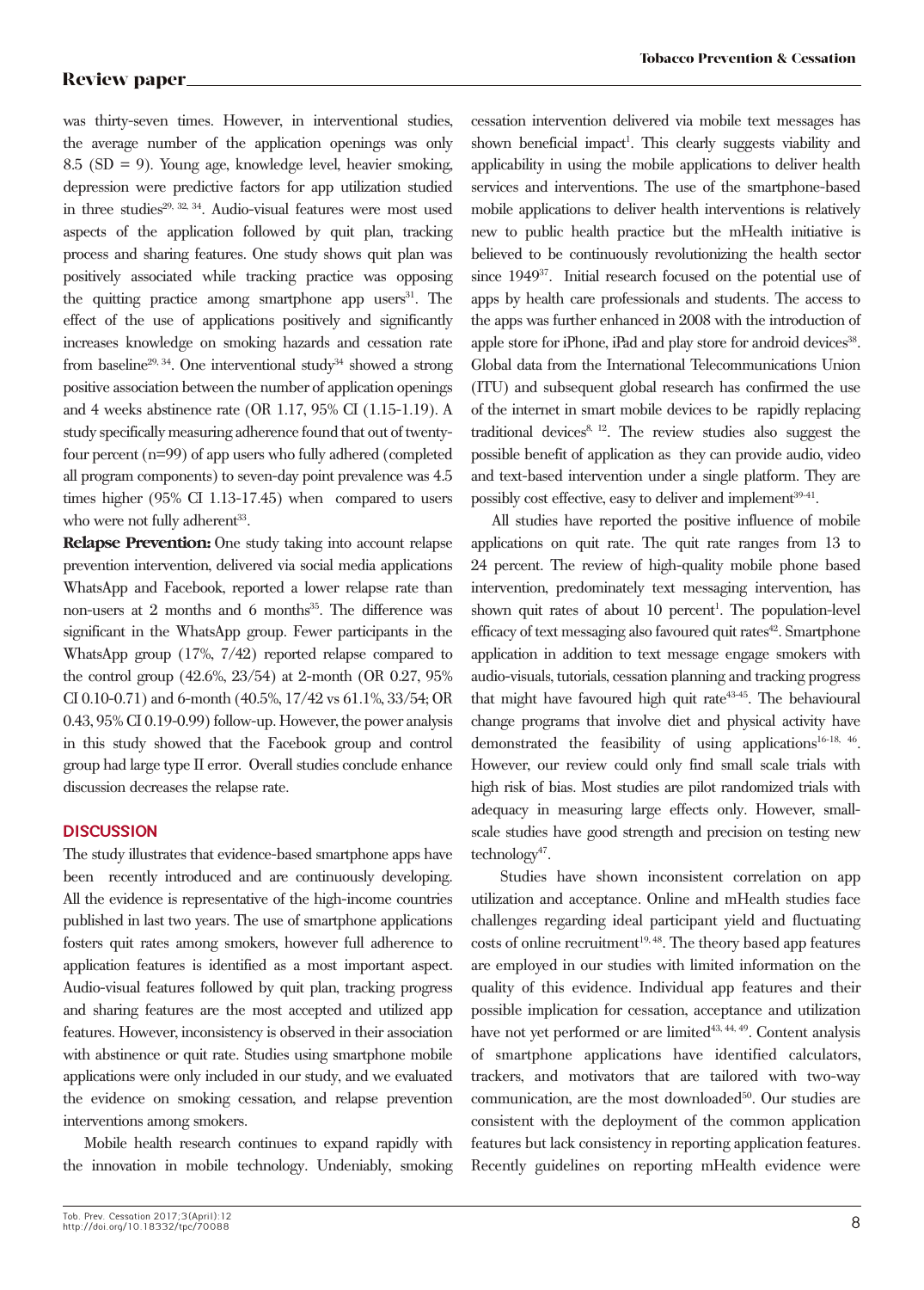published, future research is warranted to report technological, fidelity, access and feedback features including context and replicability<sup>51</sup>.

Limited and moderate quality evidence support the precision of mobile applications for relapse prevention. One of our studies has evaluated social media smartphone applications WhatsApp and Facebook to prevent relapses. The differences between those two applications are justified by the role of moderators. Online discussion and expertmoderated engagement facilitate relapse prevention. However, behavioural approaches to relapse prevention studies with virtual methods, such as mobile phone and applications, are still in infancy<sup>52</sup>. Review of relapse prevention intervention suggested no long-term benefit of behavioural intervention but recommends extended pharmacological treatment intervention<sup>53</sup>. The dose-response relationship is demonstrated in randomized control trial of web-based computer tailored intervention53, 54. We assume low relapse rate in our study due to the influence of frequent feedback and interaction sharing features.

Overall, the proliferation and penetration of smartphone and smartphone applications have provided a platform to support smoking cessation. The evidence on smartphone apps are yet to reach the maturity to address gaps of generalizability, but the evidence on content<sup>43, 45, 50, 55</sup>, design consideration<sup>56,</sup>  $57$ , quality reporting guidelines<sup>51</sup> support future evidence. This difference also adds to the variability in duration of measurements of smoking cessation outcome. Despite a limited number of studies met the selection criteria few study protocols were found to be published<sup>39, 58</sup>. This review is expected to guide future research with improved methods, sample size, and evidence-based design consideration to measure effect size.

The strength of the present study is that it is one of the first reviews attempting to consolidate efficacy and effectiveness of mobile applications for smoking cessation. Attempts were made to make a comprehensive search strategy. We followed best practice to avoid bias in the sample of studies we have retrieved. We checked the studies included for relevance and methodological rigour using PICOST framework. One limitation of this review was we extensively relied on published literature. The exclusion of grey literature might have left some potential work in this field. Our study was limited to few accessible databases. Other precisely used databases such as PsycINFO and EMBASE could extend our search coverage. Rigorous reviews were made to differentiate studies with the use of the mobile applications and other online, web-based and text messaging interventions.

### **CONCLUSIONS**

Smartphone mobile applications have demonstrated a positive influence in fostering an increase in cessation rate. However, the quality evidence is warranted with large sample size to measure effect size of the intervention. Efficacy on relapse prevention, addressing craving post cessation and sequencing of effective application features need further research. In addition, effectiveness and efficacy of smartphone alone and its comparisons with other mHealth interventions such as text messaging and emails are urgently needed. We also recommend uniformity in design consideration and adoption of either theory-based content development or evidence-based content development and testing of smoking cessation mobile applications.

### **REFERENCES**

1. Whittaker, R., et al. Mobile phone-based interventions for smoking cessation. Cochrane Database of Systematic Reviews 2016 16, August, 2016];

doi: 10.1002/14651858.CD006611.pub4

- 2. Beaglehole, R., et al., Priority actions for the non-communicable disease crisis. The Lancet. 377(9775): p. 1438-1447. doi: 10.1016/S0140-6736(11)60393-0
- 3. WHO. Tobacoo Fact sheet. [Internet] 2016 June 2016 [cited 2016 June 12]; Available from: http://www.who.int/mediacentre/ factsheets/fs339/en/ (accessed 3 April 2017)
- 4. WHO, W.H.O., Global status report on noncommunicable diseases 2010, W.H. Organization, Editor. 2011. p. 176.
- 5. Stead, L.F., et al., Combined pharmacotherapy and behavioural interventions for smoking cessation. Cochrane Database of Systematic Reviews, 2016(3). doi: 10.1002/14651858.CD008286.pub3.
- 6. Doll, R., et al., Mortality in relation to smoking: 50 years' observations on male British doctors. BMJ, 2004. 328(7455): p. 1519. doi: 10.1136/bmj.38142.554479.AE.
- 7. Whittaker, R., et al., Mobile phone-based interventions for smoking cessation. Cochrane Database Syst Rev, 2016. 4: p. Cd006611. doi: 10.1002/14651858.CD006611.pub4.
- 8. Research2Guidance. mHealth App Developer Economics 2015:The current status and trends of the mHealth app market. [online research report] 2015 [cited 2016 13, July]; Available from: http://research2guidance.com/r2g/r2g-mHealth-App-Developer-Economics-2015.pdf (accessed 3 April 2017)
- WHO. Mobile health (mHealth) for tobacco control. Tobacco Free Initiative (TFI) [Internet] 2015 [cited 2016 June 28]; Available from: http://www.who.int/tobacco/mhealth/en/ (accessed 3 April 2017)
- 10. Pujari, S., Tobacco control and mobile health (mHealth) a new initiative, in The intersection of mobile health technology and tobacco control. 2011, WHO: http://www.who.int/tobacco/ mhealth/en/ (accessed 3 April 2017)
- 11. Smartphone Ownership and Internet Usage Continues to Climb in Emerging Economies. Febuary, 2016.
- 12. Union, I.T. ICT Facts & Figures: The World in 2015. [Internet] 2016 [cited 2016 June 14]; Available at: http://www.itu.int/en/ ITU-D/Statistics/Pages/facts/default.aspx (accessed 3 April 2017)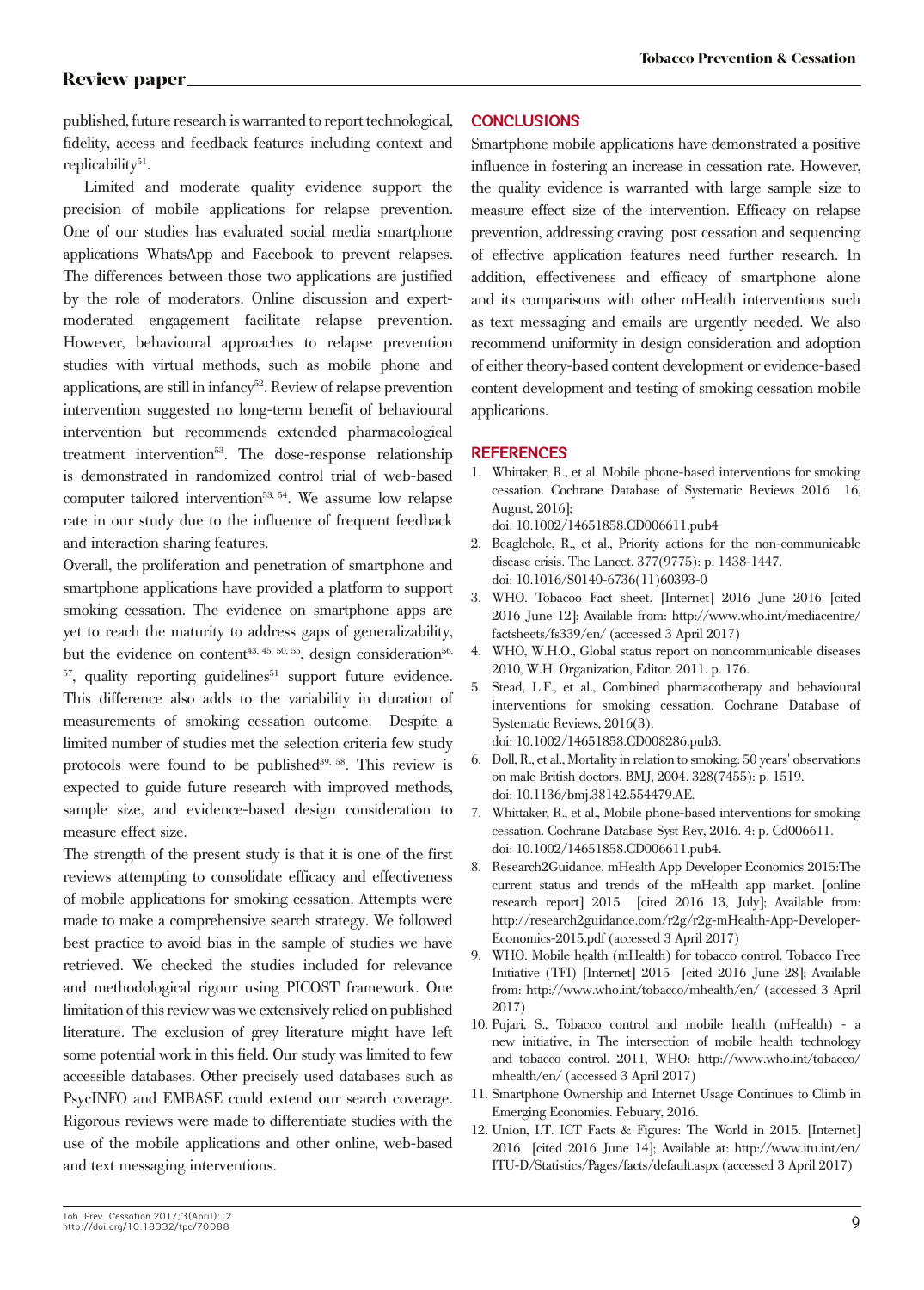- 13. Fanning, J., S.P. Mullen, and E. McAuley, Increasing Physical Activity With Mobile Devices: A Meta-Analysis. Journal of Medical Internet Research, 2012. 14(6): p. e161. doi: 10.2196/jmir.2171.
- 14. Casey, M., et al., Patients' experiences of using a smartphone application to increase physical activity: the SMART MOVE qualitative study in primary care. Br J Gen Pract, 2014. 64(625): p. e500-8.
	- doi: 10.3399/bjgp14X680989.
- 15. Macias, C., et al., Using Smartphone Apps to Promote Psychiatric and Physical Well-Being. Psychiatr Q, 2015. 86(4): p. 505-19. doi: 10.1007/s11126-015-9337-7.
- 16. Smith, J.J., et al., Smart-phone obesity prevention trial for adolescent boys in low-income communities: the ATLAS RCT. Pediatrics, 2014. 134(3): p. e723-31.

doi: 10.1542/peds.2014-1012.

- 17. Gilliland, J., et al., Using a Smartphone Application to Promote Healthy Dietary Behaviours and Local Food Consumption. Biomed Res Int, 2015. 2015: p. 841368. doi: 10.1155/2015/841368.
- 18. Robinson, E., et al., Development and feasibility testing of a smart phone based attentive eating intervention, in BMC Public Health. 2013. p. 639.
- 19. Borrelli, B., et al., Prevalence and Frequency of mHealth and eHealth Use Among US and UK Smokers and Differences by Motivation to Quit. J Med Internet Res, 2015. 17(7): p. e164. doi: 10.2196/jmir.4420.
- 20. Twyman, L., et al., Perceived barriers to smoking cessation in selected vulnerable groups: a systematic review of the qualitative and quantitative literature. BMJ Open, 2014. 4(12). doi: 10.1136/bmjopen-2014-006414.
- 21. Payne, H.E., et al., Behavioral Functionality of Mobile Apps in Health Interventions: A Systematic Review of the Literature. JMIR mHealth uHealth, 2015. 3(1): p. e20. doi: 10.2196/mhealth.3335.
- 22. Free, C., et al., The effectiveness of M-health technologies for improving health and health services: a systematic review protocol. BMC Res Notes, 2010. 3: p. 250. doi: 10.1186/1756-0500-3-250.
- 23. Xu, W. and Y. Liu, mHealthApps: A Repository and Database of Mobile Health Apps. JMIR mHealth uHealth, 2015. 3(1): p. e28. doi: 10.2196/mhealth.4026.
- 24. Eapen, Z.J. and E.D. Peterson, Can mobile health applications facilitate meaningful behavior change?: Time for answers. JAMA, 2015. 314(12): p. 1236-1237. doi: 10.1001/jama.2015.11067.
- 25. Ghorai, K., et al., mHealth for Smoking Cessation Programs: A Systematic Review. Journal of Personalized Medicine, 2014. 4(3): p. 412-423.

doi: 10.3390/jpm4030412.

- 26. Higgins, J.P., et al., The Cochrane Collaboration's tool for assessing risk of bias in randomised trials. Bmj, 2011. 343: p. d5928.
- 27. Leech, N.L., K.C. Barrett, and G.A. Morgan, IBM SPSS for intermediate statistics: Use and interpretation. 2014: Routledge.
- 28. Moher, D., et al., Preferred Reporting Items for Systematic Reviews and Meta-Analyses: The PRISMA Statement. PLoS Med, 2009. 6(7): p. e1000097.

doi: 10.1371/journal.pmed.1000097.

29. Finkelstein, J. and M.E. Cha, Using a Mobile App to Promote Smoking Cessation in Hospitalized Patients. JMIR mHealth uHealth, 2016. 4(2): p. e59.

doi: 10.2196/mhealth.5149.

- 30. Bricker, J.B., et al., Randomized, controlled pilot trial of a smartphone app for smoking cessation using acceptance and commitment therapy. Drug Alcohol Depend, 2014. 143: p. 87-94. doi: 10.1016/j.drugalcdep.2014.07.006.
- 31. Heffner, J.L., et al., Feature-level analysis of a novel smartphone application for smoking cessation. The American Journal of Drug and Alcohol Abuse, 2015. 41(1): p. 68-73. doi: 10.3109/00952990.2014.977486.
- 32. Zeng, E.Y., et al., Predictors of Utilization of a Novel Smoking Cessation Smartphone App. Telemedicine and e-Health, 2015. 21(12): p. 998-1004.

dpi 10.1089/tmj.2014.0232.

33. Zeng, E.Y., et al., Get with the program: Adherence to a smartphone app for smoking cessation. Addictive Behaviors, 2016. 63: p. 120- 124.

doi: 10.1016/j.addbeh.2016.07.007

- 34. Ubhi, H.K., et al., A Mobile App to Aid Smoking Cessation: Preliminary Evaluation of SmokeFree28. Journal of Medical Internet Research, 2015. 17(1): p. e17. doi: 10.2196/jmir.3479.
- 35. Cheung, Y.T.D., et al., Using WhatsApp and Facebook Online Social Groups for Smoking Relapse Prevention for Recent Quitters: A Pilot Pragmatic Cluster Randomized Controlled Trial. J Med Internet Res, 2015. 17(10): p. e238. doi: 10.2196/jmir.4829.
- 36. Buller, D.B., et al., Randomized trial of a smartphone mobile application compared to text messaging to support smoking cessation. Telemed J E Health, 2014. 20(3): p. 206-14. doi: 10.1089/tmj.2013.0169.
- 37. Gruessner, V. The History of Mobile Health: From Cell Phones to Wearables. [Website] 2015 [cited 2016 11 August]; News]. Available at: http://mhealthintelligence.com/news/the-history-ofmobile-health-from-cell-phones-to-wearables (accessed 3 April 2017)
- 38. Ventola, C.L., Mobile Devices and Apps for Health Care Professionals: Uses and Benefits. Pharmacy and Therapeutics, 2014. 39(5): p. 356- 364.
- 39. BinDhim, N.F., K. McGeechan, and L. Trevena, Assessing the effect of an interactive decision-aid smartphone smoking cessation application (app) on quit rates: a double-blind automated randomised control trial protocol. BMJ Open, 2014. 4(7): p. e005371. doi: 10.1136/bmjopen-2014-005371.
- 40. "Tobacco Quit and Save" app tracks daily savings. Home Healthc Nurse, 2014. 32(7): p. 391. doi: 10.1097/NHH.0000000000000100.
- 41. Witkiewitz, K., et al., Development and evaluation of a mobile intervention for heavy drinking and smoking among college students. Psychol Addict Behav, 2014. 28(3): p. 639-50. doi: 10.1037/a0034747.
- 42. Head, K.J., et al., Efficacy of text messaging-based interventions for health promotion: A meta-analysis. Social Science & Medicine, 2013. 97: p. 41-48. doi: 10.1016/j.socscimed.2013.08.003
- 43. Abroms, L.C., et al., A content analysis of popular smartphone apps for smoking cessation. Am J Prev Med, 2013. 45(6): p. 732-6.DOI: 10.1016/j.amepre.2013.07.008.
- 44. Choi, J., G.Y. Noh, and D.J. Park, Smoking cessation apps for smartphones: content analysis with the self-determination theory. J